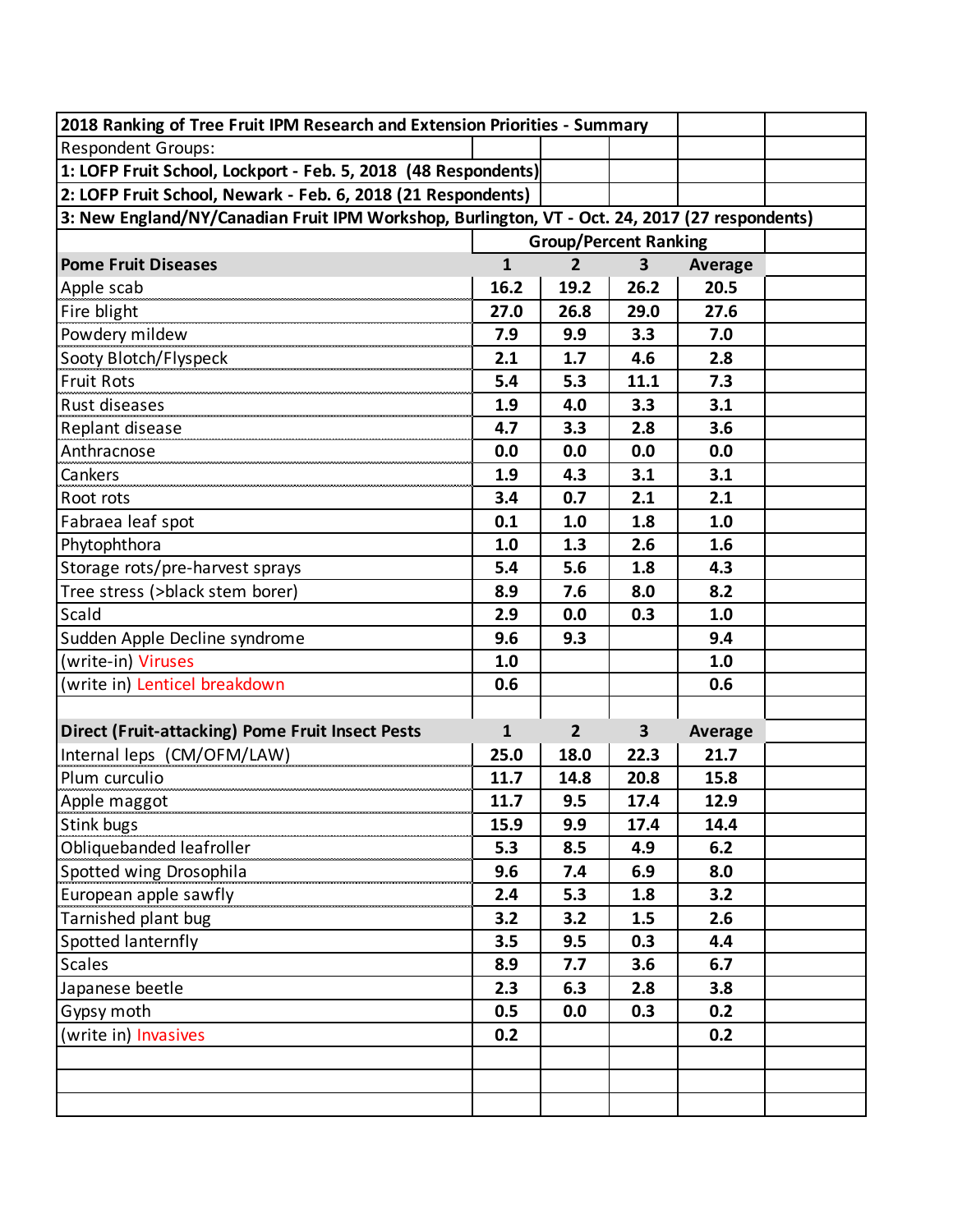| Pome Fruit Indirect Arth Pests/ Beneficial species | $\mathbf{1}$ | $\overline{2}$ | $\overline{\mathbf{3}}$ | Average        |  |
|----------------------------------------------------|--------------|----------------|-------------------------|----------------|--|
| European red mite/Twospotted spider mite           | 9.4          | 9.1            | 11.7                    | 10.1           |  |
| San Jose Scale                                     | 15.2         | 19.0           | 13.7                    | 15.9           |  |
| Predator mites                                     | 8.3          | 11.2           | 7.1                     | 8.9            |  |
| Borers/Ambrosia beetles                            | 17.3         | 15.1           | 22.4                    | 18.2           |  |
| Woolly apple aphid                                 | 14.9         | 15.5           | 9.6                     | 13.3           |  |
| Potato/White apple leafhoppers                     | 4.6          | 3.4            | 4.9                     | 4.3            |  |
| Leafminers                                         | 1.9          | 6.0            | 2.2                     | 3.4            |  |
| Pear psylla                                        | 6.2          | 2.2            | 6.6                     | 5.0            |  |
| Rosy apple aphid                                   | 4.3          | 3.9            | 2.7                     | 3.6            |  |
| Mealybugs                                          | 1.4          | 1.3            | 0.0                     | 0.9            |  |
| Predator conservation                              | 11.3         | 6.9            | 16.7                    | 11.6           |  |
| Apple leafcurling midge                            | 1.3          | 5.6            | 1.6                     | 2.8            |  |
| <b>Rust mites</b>                                  | 3.0          | 0.9            | 0.8                     | 1.6            |  |
| (write in) Parasitic wasps                         | 0.2          |                |                         | 0.2            |  |
| (write in) Oystershell scale                       | 0.6          |                |                         | 0.6            |  |
| <b>Peach Diseases</b>                              | $\mathbf{1}$ | $\overline{2}$ | $\overline{\mathbf{3}}$ | <b>Average</b> |  |
| Brown rot                                          | 21.7         | 24.7           | 29.9                    | 25.4           |  |
| Bacterial spot                                     | 13.8         | 0.6            | 22.6                    | 12.3           |  |
| Peach leaf curl                                    | 13.3         | 14.9           | 11.5                    | 13.2           |  |
|                                                    | 10.7         | 8.4            | 6.6                     | 8.6            |  |
| X-disease                                          | 1.7          | 1.3            | 5.2                     | 2.7            |  |
| Perennial canker                                   | 15.2         | 5.8            | 10.1                    | 10.4           |  |
| Peach scab                                         | 4.8          | 5.8            | 2.8                     | 4.5            |  |
|                                                    | 0.7          | 0.0            | 3.8                     | 1.5            |  |
| Phytophthora rots<br>Plum pox                      | 5.2          | 5.2            | 0.0                     | 3.5            |  |
| Winter kill                                        | 8.6          | 16.2           | 6.9                     | 10.6           |  |
| Rusty spot                                         | 1.9          | 0.0            | 0.7                     | 0.9            |  |
| PGRs to promote dormancy                           | 2.4          | 13.6           |                         | 8.0            |  |
| (write in) Frost                                   |              | 3.2            |                         | 3.2            |  |
|                                                    |              |                |                         |                |  |
| <b>Peach Direct (fruit-attacking) Insect Pests</b> | $\mathbf{1}$ | $\overline{2}$ | $\overline{\mathbf{3}}$ | Average        |  |
| Brown marmorated & other stink bugs                | 17.2         | 23.3           | 28.4                    | 22.9           |  |
| Plum curculio                                      | 19.2         | 13.2           | 15.1                    | 15.8           |  |
| Oriental fruit moth                                | 18.7         | 10.9           | 19.4                    | 16.3           |  |
| Spotted wing Drosophila                            | 14.1         | 14.7           | 14.0                    | 14.3           |  |
| Tarnished plant bug                                | 8.6          | 15.5           | 7.6                     | 10.5           |  |
| Obliquebanded leafroller                           | 7.6          | 8.5            | 0.4                     | 5.5            |  |
| Western flower thrips                              | 0.8          | 0.0            | 2.5                     | 1.1            |  |
| Japanese beetle                                    | 6.3          | 10.9           | 7.2                     | 8.1            |  |
| Wasps                                              | 3.0          | 0.0            | 0.7                     | 1.2            |  |
| White "peach" (Prunicola) scale                    | 4.5          | 3.1            | 4.7                     | 4.1            |  |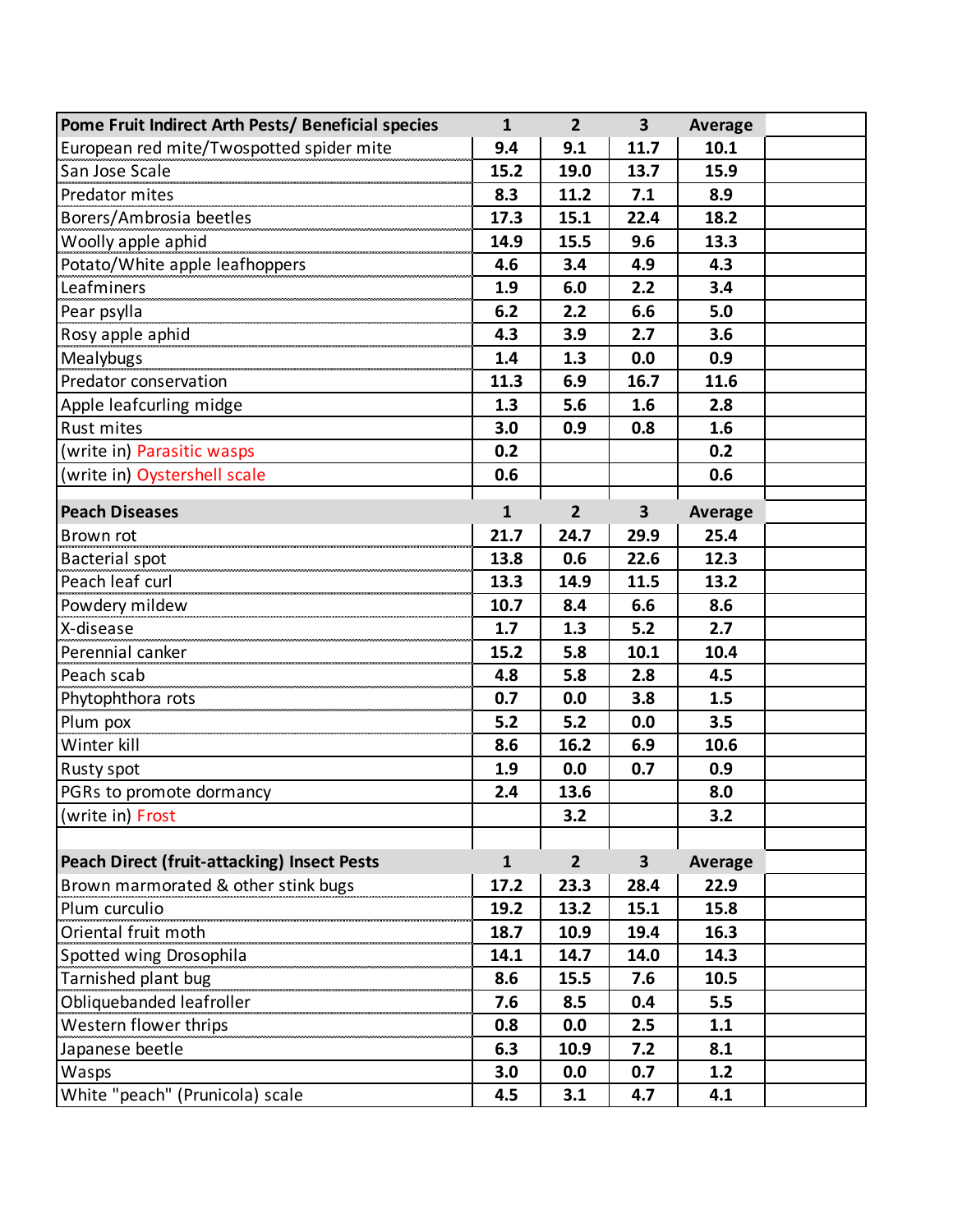| <b>Peach Indirect Arthropod Pests</b>             | $\mathbf{1}$ | $\overline{2}$ | $\overline{\mathbf{3}}$ | <b>Average</b> |           |
|---------------------------------------------------|--------------|----------------|-------------------------|----------------|-----------|
| Japanese beetle                                   | 15.7         | 17.6           | 19.6                    | 17.6           |           |
| Peachtree borers                                  | 26.9         | 25.4           | 33.3                    | 28.5           |           |
| <b>Mites</b>                                      | 10.9         | 21.1           | 11.8                    | 14.6           |           |
| <b>Scales</b>                                     | 20.0         | 9.9            | 17.6                    | 15.8           |           |
| American plum borer                               | 16.0         | 14.1           | 6.7                     | 12.3           |           |
| Green peach aphid                                 | 10.6         | 12.0           | 11.0                    | 11.2           |           |
|                                                   |              |                |                         |                |           |
| <b>Cherry Arthropod Pests</b>                     | $\mathbf{1}$ | $\overline{2}$ | $\overline{\mathbf{3}}$ | <b>Average</b> |           |
| Spotted wing Drosophila                           | 22.0         | 25.0           | 34.5                    | 27.2           |           |
| Plum curculio                                     | 14.2         | 10.6           | 14.9                    | 13.3           |           |
| Cherry fruit flies                                | 18.9         | 22.0           | 16.1                    | 19.0           |           |
| Japanese beetle                                   | 10.6         | 9.1            | 12.2                    | 10.6           |           |
| Peachtree borers                                  | 10.4         | 9.8            | 10.2                    | 10.1           |           |
| Brown marmorated stink bug                        | 5.7          | 12.1           | 5.9                     | 7.9            |           |
| Aphids                                            | 9.1          | 7.6            | 2.7                     | 6.5            |           |
|                                                   | 3.1          | 3.8            | 1.2                     | 2.7            |           |
| <b>Scales</b>                                     | 6.0          | 0.0            | 2.4                     | 2.8            |           |
|                                                   |              |                |                         |                |           |
| <b>Cherry Diseases/Disorders</b>                  | $\mathbf{1}$ | $\overline{2}$ | 3                       | Average        |           |
| Brown rot                                         | 28.9         | 26.5           | 28.8                    | 28.1           |           |
| Bacterial canker                                  | 14.4         | 10.8           | 25.5                    | 16.9           |           |
| Leaf spot                                         | 9.4          | 9.6            | 10.9                    | 10.0           |           |
| X-disease                                         | 0.8          | 3.6            | 5.2                     | 3.2            |           |
| Fruit cracking                                    | 18.1         | 19.9           | 16.9                    | 18.3           |           |
| <b>Black knot</b>                                 | 6.9          | 10.8           | 8.6                     | 8.8            |           |
| <b>Viruses</b>                                    | 5.6          | 9.6            | 2.2                     | 5.8            |           |
| Phytophthora                                      | 4.2          | 1.2            | 1.1                     | 2.2            |           |
| Powdery mildew                                    | 11.7         | 4.8            | 0.7                     | 5.7            |           |
| (write in) Frost                                  |              | 3.0            |                         | 3.0            |           |
|                                                   |              |                |                         |                |           |
| <b>Postharvest Issues</b>                         | 1            | $\overline{2}$ | 3                       | Average        |           |
| Post-harvest decay management                     | 18.2         | 16.7           | 17.9                    | 17.6           |           |
| GAPS & Food safety                                | 16.8         | 16.0           | 20.2                    | 17.7           |           |
| Post-harvest drench alternatives                  | 5.3          | 8.9            | 12.0                    | 8.7            |           |
| <b>Bin sanitation</b>                             | 8.3          | 10.0           | 6.2                     | 8.2            |           |
| Scald                                             | 7.3          | 4.8            | 4.1                     | 5.4            |           |
| <b>Bitter Pit</b>                                 | 20.5         | 25.7           | 18.2                    | 21.5           |           |
| Packing line sanitation                           | 1.4          | 0.4            | 0.9                     | 0.9            |           |
| 1-MCP                                             | 4.6          | 2.6            | 5.6                     | 4.3            |           |
| CO2 Damage                                        | 1.5          | 2.2            | 0.9                     | 1.5            |           |
| Flesh browning                                    | 7.0          | 4.1            | 2.6                     | 4.6            |           |
| Sanitation in storage facilities (new FSMA reqmt) | 2.4          | 2.2            | 8.5                     | 4.4            | continued |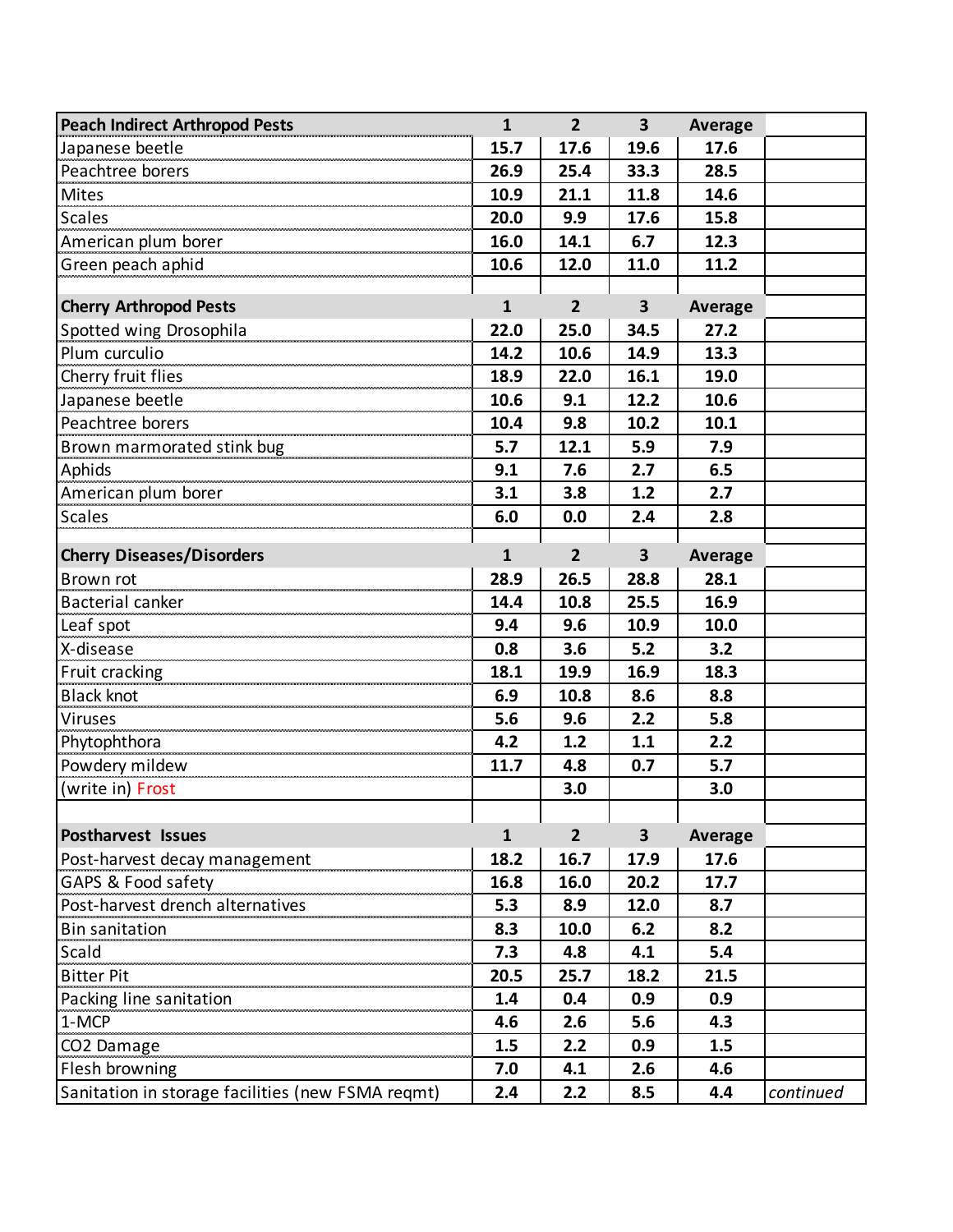| Postharvest Issues (cont.)                                      | $\mathbf{1}$ | $\overline{2}$ | $\overline{\mathbf{3}}$ | <b>Average</b> |           |
|-----------------------------------------------------------------|--------------|----------------|-------------------------|----------------|-----------|
| Canadian small bin controlled storages                          | 0.8          | 3.0            | 0.0                     | 1.3            |           |
| Ultra-low oxygen                                                | 0.7          | 0.0            | 1.5                     | 0.7            |           |
| Soft scald                                                      | 4.4          | 1.5            | 1.5                     | 2.5            |           |
| (write in) Harvista vs. Retain                                  | 0.8          |                |                         | 0.8            |           |
| (write in) Too much rain                                        |              | 0.4            |                         | 0.4            |           |
| (write in) Lenticel breakdown                                   |              | 1.5            |                         | 1.5            |           |
|                                                                 |              |                |                         |                |           |
| <b>Vertebrate Pests</b>                                         | 1            | $\overline{2}$ | $\overline{\mathbf{3}}$ | <b>Average</b> |           |
| Deer                                                            | 26.8         | 28.6           | 25.1                    | 26.8           |           |
| <b>Voles</b>                                                    | 19.5         | 18.7           | 23.8                    | 20.6           |           |
| <b>Birds</b>                                                    | 21.2         | 15.5           | 23.5                    | 20.0           |           |
| Rabbits                                                         | 6.6          | 6.3            | 5.7                     | 6.2            |           |
| Turkeys                                                         | 2.0          | 5.2            | 7.0                     | 4.7            |           |
| Groundhogs                                                      | 5.1          | 6.7            | 5.0                     | 5.6            |           |
| Canada geese <b>www.marganage.org</b>                           | 1.3          | 3.6            | 0.5                     | 1.8            |           |
| <b>Beavers</b>                                                  | 2.6          | 1.2            | 0.0                     | 1.3            |           |
| Porcupines                                                      | 0.0          | 0.0            | 2.3                     | 0.8            |           |
| Raccoons                                                        | 5.5          | 1.2            | 0.0                     | 2.2            |           |
| Crows                                                           | 8.4          | 11.9           | 7.0                     | 9.1            |           |
| Foxes                                                           | 0.2          | 1.2            | 0.0                     | 0.5            |           |
| (write in) Coyotes                                              | 0.8          |                |                         | 0.8            |           |
|                                                                 |              |                |                         |                |           |
| <b>Pest Management Education Issues</b>                         | 1            | $\overline{2}$ | $\overline{\mathbf{3}}$ | <b>Average</b> |           |
| Workshops for advisors/growers                                  | 13.6         | 21.3           | 17.6                    | 17.5           |           |
| Orchard demos                                                   | 13.3         | 15.9           | 12.1                    | 13.8           |           |
| Production Guidelines publication                               | 8.4          | 8.8            | 14.1                    | 10.4           |           |
| Web-based delivery methods                                      | 5.0          | 5.4            | 13.4                    | 7.9            |           |
| Pesticide applicator workshops<br>exticide applicator workshops | 8.8          | 9.2            | 6.4                     | 8.1            |           |
| Pesticide safety programs                                       | 3.4          | 3.3            | 4.7                     | 3.8            |           |
| Smart phone apps                                                | 10.8         | 7.1            | 5.4                     | 7.8            |           |
| Consumer education                                              | 7.7          | 5.0            | 5.0                     | 5.9            |           |
| Biocontrol demos                                                | 3.6          | 3.8            | 7.7                     | 5.0            |           |
| Education for policy makers                                     | 7.7          | 4.6            | 2.5                     | 4.9            |           |
| Virtual IPM wkshps based on plant growth sims                   | 2.6          | 1.7            | 0.0                     | 1.4            |           |
| e-version of Guidelines; web, app                               | 4.0          | 1.7            | 9.4                     | 5.0            |           |
| Training for pstc applicator exams                              | 2.1          | 2.1            | 1.7                     | 2.0            |           |
| Pesticide training for H2A/Hispanic staff                       | 5.3          | 1.7            |                         | 3.5            |           |
| On-farm scout training & certification                          | 3.6          | 8.4            |                         | 6.0            |           |
|                                                                 |              |                |                         |                |           |
| <b>Ground Cover Management</b>                                  | $\mathbf{1}$ | $\overline{2}$ | 3                       | <b>Average</b> |           |
| Alternatives to herbicides, mulching, cultivation               | 17.1         | 15.3           | 21.5                    | 18.0           |           |
| Perennial weed management                                       | 16.3         | 17.0           | 17.8                    | 17.0           | continued |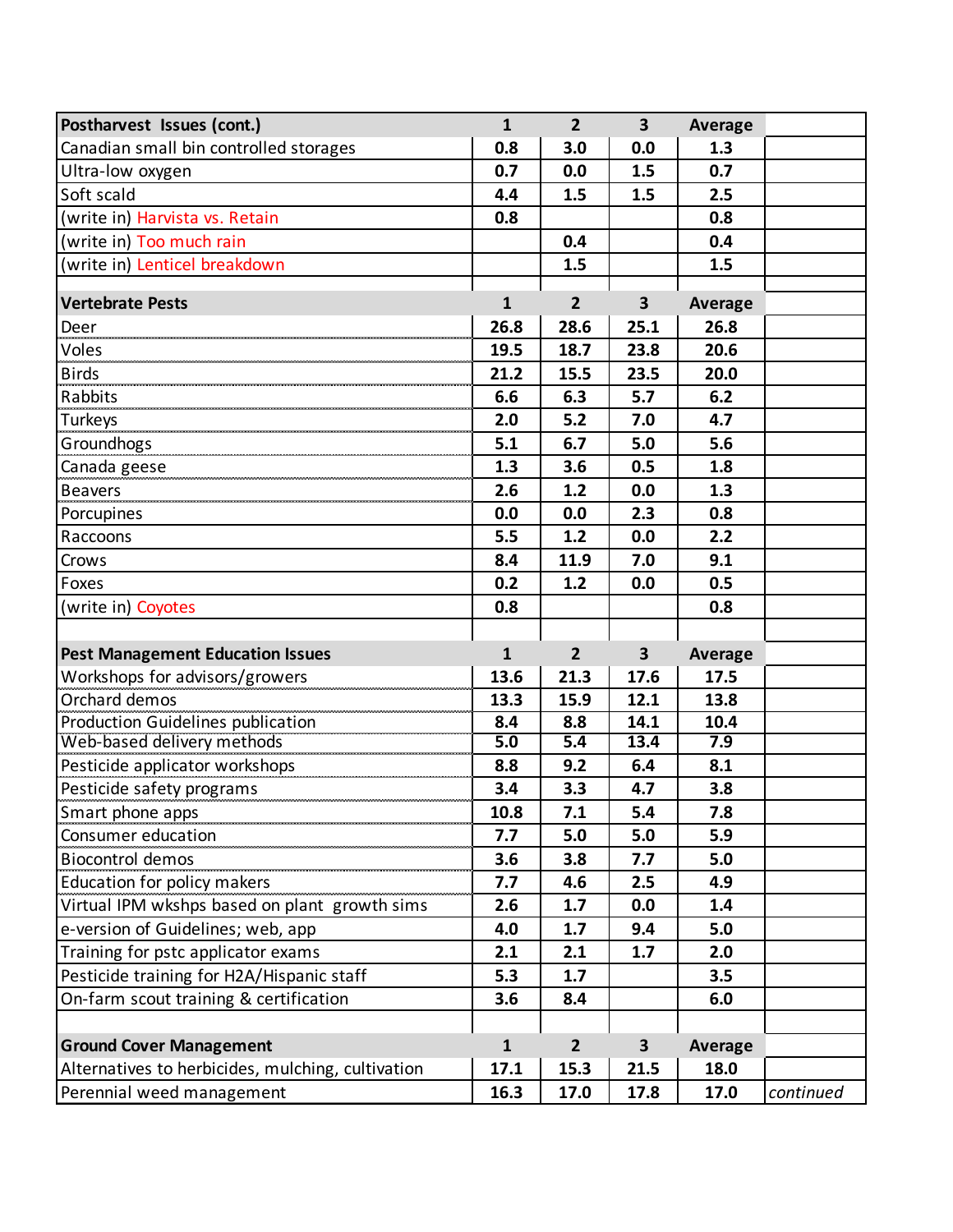| <b>Ground Cover Management (cont)</b>                                   | $\mathbf{1}$ | $\overline{2}$ | 3                       | <b>Average</b> |           |
|-------------------------------------------------------------------------|--------------|----------------|-------------------------|----------------|-----------|
| Use of new herbicides                                                   | 8.8          | 10.7           | 9.9                     | 9.8            |           |
| Herbicide resistance                                                    | 7.0          | 12.0           | 5.2                     | 8.1            |           |
| Timing of control methods                                               | 10.2         | 7.3            | 10.4                    | 9.3            |           |
| Winter injury, etc. from glyphosate                                     | 3.3          | 3.3            | 4.2                     | 3.6            |           |
| Weed biology & ID                                                       | 2.5          | 2.7            | 2.5                     | 2.5            |           |
| Nutrient competition                                                    | 4.9          | 4.7            | 2.2                     | 3.9            |           |
| Best use of old herbicides                                              | 3.0          | 3.3            | 2.5                     | 2.9            |           |
| phytotoxicity and soil health of herbicides                             | 7.7          | 4.3            | 5.7                     | 5.9            |           |
| Under-tree ground covers                                                | 9.1          | 9.3            | 9.4                     | 9.3            |           |
| <b>Biological weed control</b>                                          | 2.8          | 1.0            | 3.2                     | 2.3            |           |
| Organic weed control                                                    | 2.7          | 6.0            |                         | 4.3            |           |
| Weed control vs. yield                                                  | 4.2          | 2.7            |                         | 3.4            |           |
| soil health/carbon sequestration                                        |              |                | 5.7                     | 5.7            |           |
| (write in) Herbicide damage to trees/fruit                              | 0.6          |                |                         | 0.6            |           |
| (write in) Mulch types & adaptability                                   |              | 0.3            |                         | 0.3            |           |
|                                                                         |              |                |                         |                |           |
| <b>Application Technology Issues</b>                                    | $\mathbf{1}$ | $\overline{2}$ | $\overline{\mathbf{3}}$ | <b>Average</b> |           |
| Spray coverage vs. control                                              | 16.3         | 18.7           | 18.5                    | 17.8           |           |
| Calibration                                                             | 9.7          | 9.5            | 16.4                    | 11.9           |           |
| Drift management                                                        | 8.9          | 6.0            | 16.7                    | 10.5           |           |
| Adjuvants w/ thinners (instead of oil)                                  | 6.0          | 9.5            | 5.7                     | 7.1            |           |
| Phytotoxicity and fruit finish                                          | 15.1         | 13.0           | 10.2                    | 12.8           |           |
| Canopy spray issues                                                     | 6.0          | 3.9            | 3.9                     | 4.6            |           |
|                                                                         | 3.8          | 3.9            | 0.5                     | 2.7            |           |
| Fixed spraying systems<br>Single-sided sprays in high density plantings | 5.4          | 8.5            | 3.9                     | 5.9            |           |
| Herbicide shields                                                       | 2.5          | 1.1            | 3.7                     | 2.4            |           |
| Tower sprayer options                                                   | 4.9          | 3.5            | 1.8                     | 3.4            |           |
| Application of growth regulators to canopy                              | 4.9          | 8.1            | 2.9                     | 5.3            |           |
| Tank mixes (synergistic or antagonistic effects)                        | 8.9          | 4.9            | 10.2                    | 8.0            |           |
| Crop-adapted spraying                                                   | 1.7          | 1.4            | 5.5                     | 2.9            |           |
| Better herbicide application techniques                                 | 6.0          | 7.7            |                         | 6.9            |           |
| (write in) Terrain                                                      |              | 0.4            |                         | 0.4            |           |
|                                                                         |              |                |                         |                |           |
| <b>Regulatory Issues</b>                                                | $\mathbf{1}$ | 2 <sup>2</sup> | 3                       | Average        |           |
| Pesticide registration procedures/restrictions                          | 12.9         | 11.5           | 13.4                    | 12.6           |           |
| Clarification of labels                                                 | 2.0          | 4.0            | 9.4                     | 5.1            |           |
| Harmonization of labels                                                 | 5.2          | 3.1            | 12.7                    | 7.0            |           |
| Invasive species                                                        | 12.8         | 7.1            | 9.6                     | 9.8            |           |
| Production standards for imports/exports (MRLs)                         | 2.7          | 0.0            | 4.1                     | 2.2            |           |
| Right-to-farm/drift issues                                              | 8.1          | 9.7            | 6.6                     | 8.1            |           |
| Smaller package sizes                                                   | 2.0          | 2.2            | 8.4                     | 4.2            |           |
| Use of "Generally Regarded As Safe" products                            | 3.7          | 3.5            | 3.5                     | 3.6            | continued |